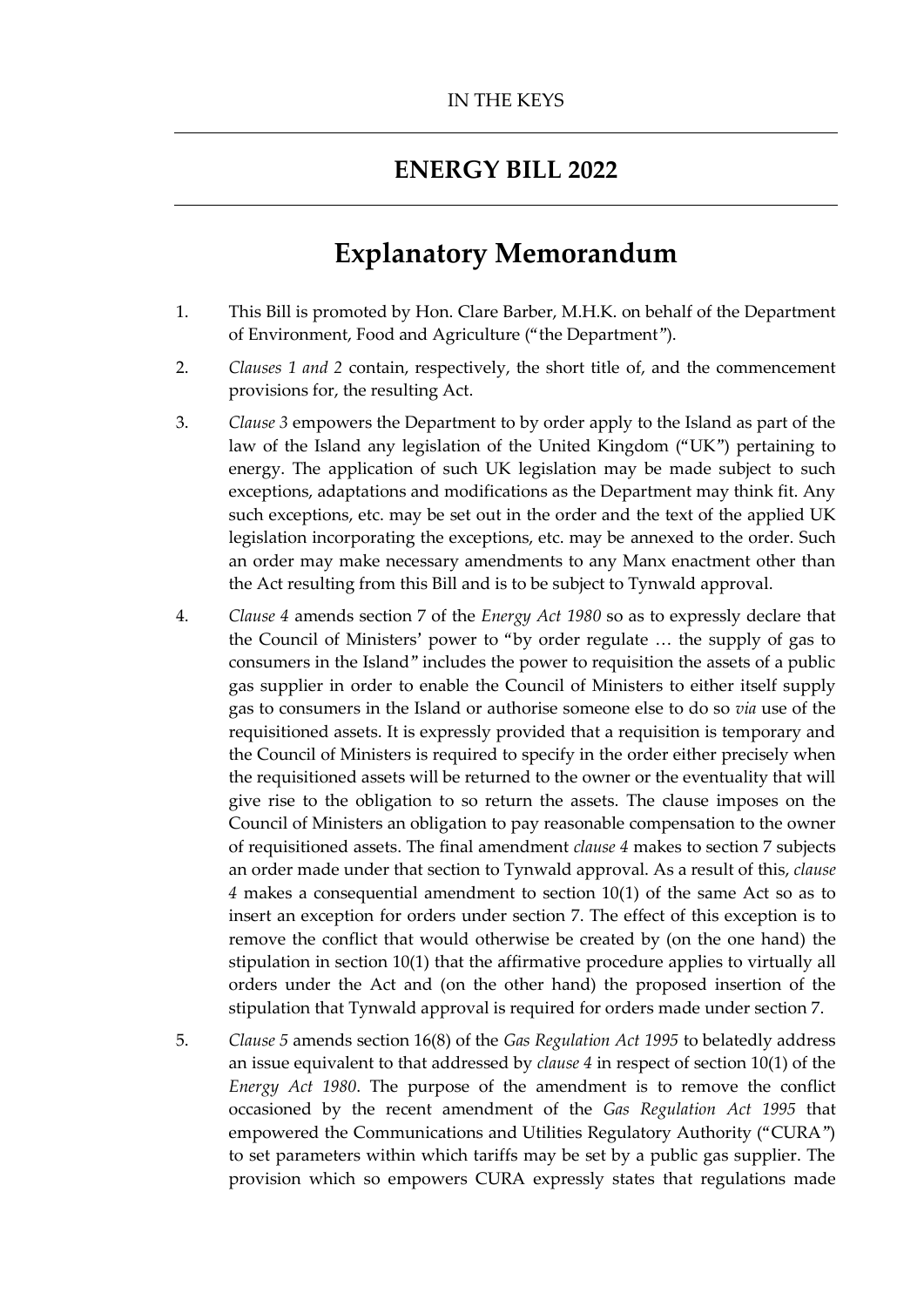under it are subject to Tynwald approval. However, the pre-existing section 16(8) states that every public document made under the Act (with the exception of the appointed day order) is subject to the affirmative procedure. *Clause 5* therefore removes the conflict by inserting in section 16(8) an exception from the application of the affirmative procedure to the CURA-empowering provision.

- 6. The resulting Act is not expected to have any financial or human resource implications.
- 7. In the opinion of the member moving the Bill, the Bill's provisions are compatible with the Convention rights within the meaning of the *Human Rights Act 2001*.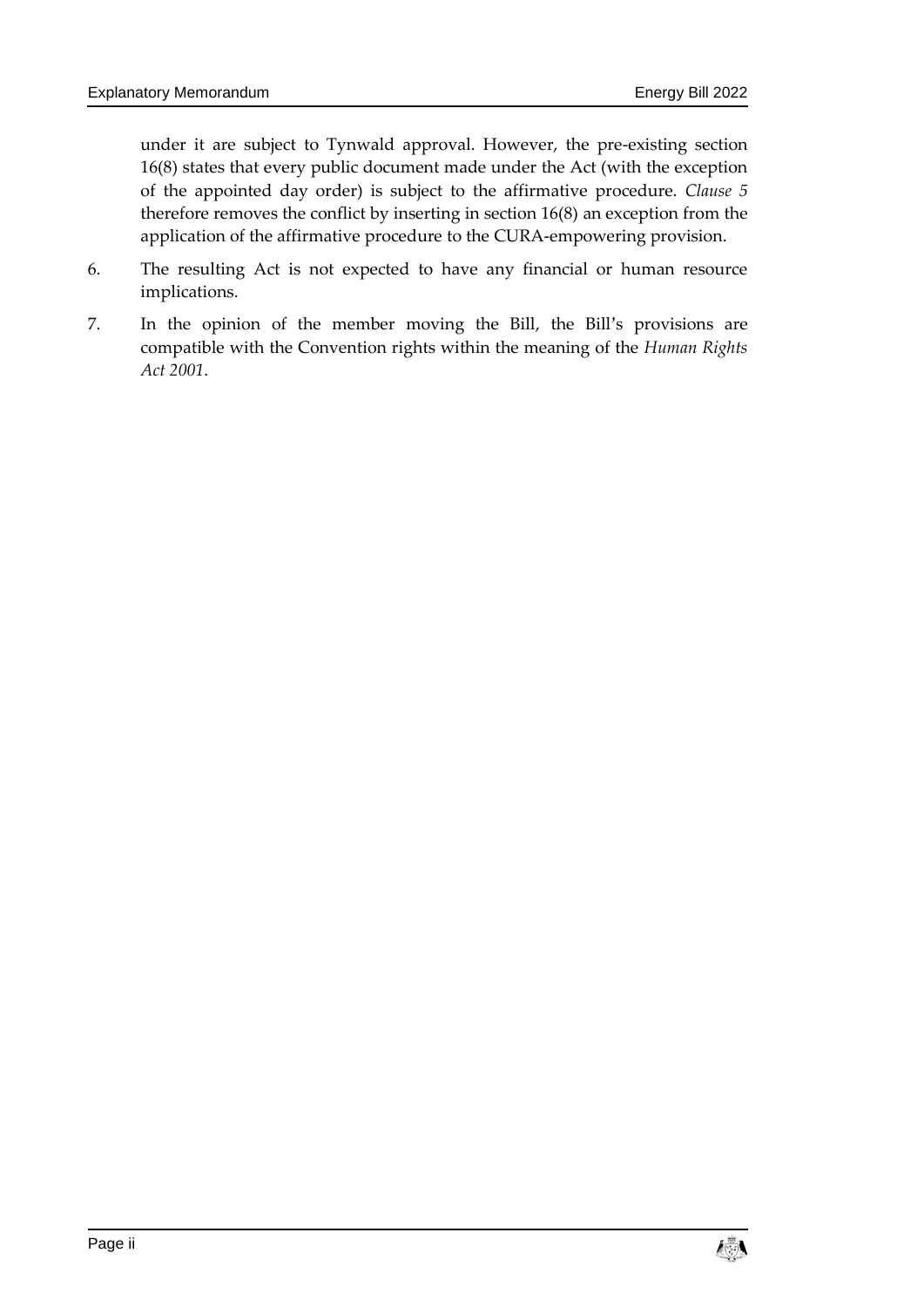

# **ENERGY BILL 2022**

- **A BILL** to provide for the application to the Island by order of United Kingdom
- legislation pertaining to energy; to amend the Energy Act 1980; to amend the Gas Regulation Act 1995; and for connected purposes.

**BE IT ENACTED** by the Queen's Most Excellent Majesty, by and with the advice and consent of the Council and Keys in Tynwald assembled, and by the authority of the same, as follows:—

| $\overline{4}$                                  | $\mathbf{1}$   | <b>Short title</b>                                                                                                                                                                                                                     |  |  |
|-------------------------------------------------|----------------|----------------------------------------------------------------------------------------------------------------------------------------------------------------------------------------------------------------------------------------|--|--|
| $\overline{5}$                                  |                | The short title of this Act is the Energy Act 2022.                                                                                                                                                                                    |  |  |
| 6                                               | $\overline{2}$ | Commencement                                                                                                                                                                                                                           |  |  |
| $\overline{7}$<br>$\overline{8}$                |                | (1)<br>This Act (except section 1 and this section) will come into operation on<br>such day or days as the Council of Ministers may by order appoint.                                                                                  |  |  |
| $\frac{9}{10}$ $\frac{10}{11}$                  |                | An order under subsection (1) may make such consequential, incidental,<br>(2)<br>supplemental and transitional provisions as appear to the Council of<br>Ministers to be necessary or expedient for the purposes of the order.         |  |  |
|                                                 | 3              | Application to the Island of Acts of Parliament etc.                                                                                                                                                                                   |  |  |
|                                                 |                | $[2000/05/1$ and drafting]                                                                                                                                                                                                             |  |  |
| $\frac{12}{13}$ $\frac{14}{15}$ $\frac{16}{17}$ |                | (1)<br>The Department of Environment, Food and Agriculture may by order<br>apply to the Island as part of the law of the Island, subject to such<br>exceptions, adaptations and modifications as may be specified in the<br>$order, -$ |  |  |
| $\frac{18}{ }$                                  |                | the Energy Act 2011 (of Parliament);<br>(a)                                                                                                                                                                                            |  |  |
| 19                                              |                | the Energy Act 2004 (or Parliament);<br>(b)                                                                                                                                                                                            |  |  |
| $\frac{20}{21}$                                 |                | any other legislation pertaining to energy that has been enacted or<br>(c)<br>made in the United Kingdom.                                                                                                                              |  |  |
| $\overline{22}$                                 |                | Tynwald procedure - approval required.                                                                                                                                                                                                 |  |  |
| $\frac{23}{24}$                                 |                | An order under subsection (1) may include provision repealing or<br>(2)<br>amending any provision of an enactment (other than this Act) which is<br>inconsistent with, or is unnecessary or requires modification in                   |  |  |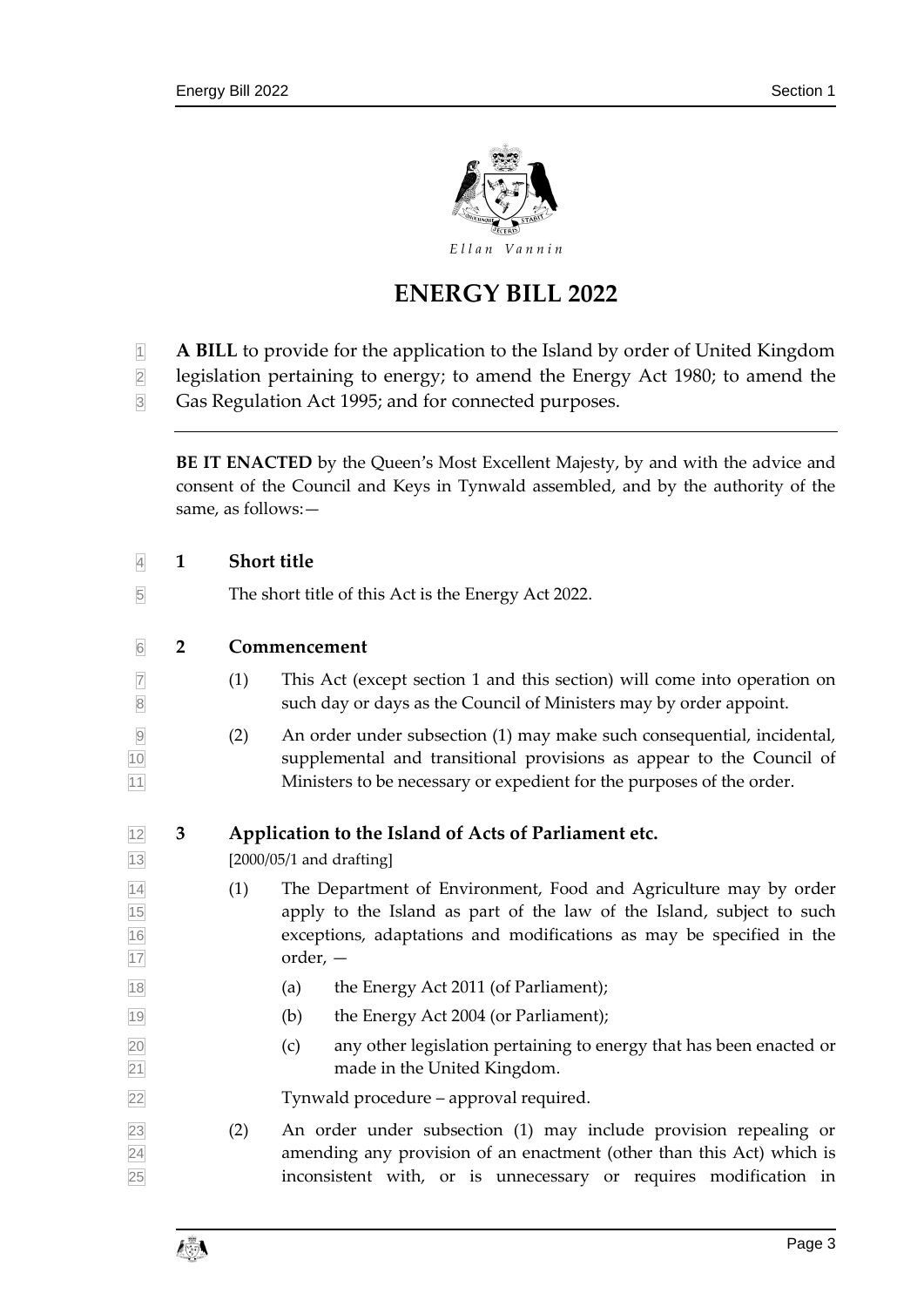consequence of, the order or any legislation of the United Kingdom applied to the Island by order.

- $\boxed{3}$  (3) An order under subsection (1) may do all or any of the following  $-$
- (a) specify the exceptions, adaptations and modifications subject to which the legislation of the United Kingdom applies to the Island;
- (b) set out the legislation of the United Kingdom applied by the order, incorporating the exceptions, adaptations and modifications subject to which it applies to the Island;
- (c) in the case of an order applying legislation of the United Kingdom which amends previous legislation of the United Kingdom applied to the Island, set out the previous legislation so applied as amended, incorporating the exceptions, adaptations and modifications subject to which that legislation applies to the Island.

#### **4 Amendment of the Energy Act 1980**

- (1) The *Energy Act 1980* is amended as follows.
- $\overline{17}$  (2) In section  $\overline{7}$  —
- (a) number the existing text as subsection (1); and
- $\frac{1}{19}$  (b) immediately after the existing text, insert the following  $-$
- "(2) Without limiting subsection (1), the Council of Ministers may, in exercise of the power in that subsection, temporarily assume control of any asset of a public gas supplier for the purpose of —
- $\vert$  (a) the Council of Ministers' using the asset in the course of itself supplying gas to consumers in the Island; or
- $\vert$  (b) making the asset available to a third party, on such terms as the Council of Ministers agrees with the 28 third party, for the third party's use in supplying gas to consumers in the Island as so authorised by the Council of Ministers.
- (3) Where the Council of Ministers exercises the power in subsection (1) in the manner described in subsection (2), the Council of Ministers must —
- $\sqrt{34}$  (a) include in the order provision that either  $\rightarrow$
- $\frac{35}{35}$  (i) specifies the date on which  $-$
- $\vert$  (A) control of the asset will be returned to the public gas supplier; and
- (B) the public gas supplier will thereupon resume responsibility for supplying gas to consumers in the Island; or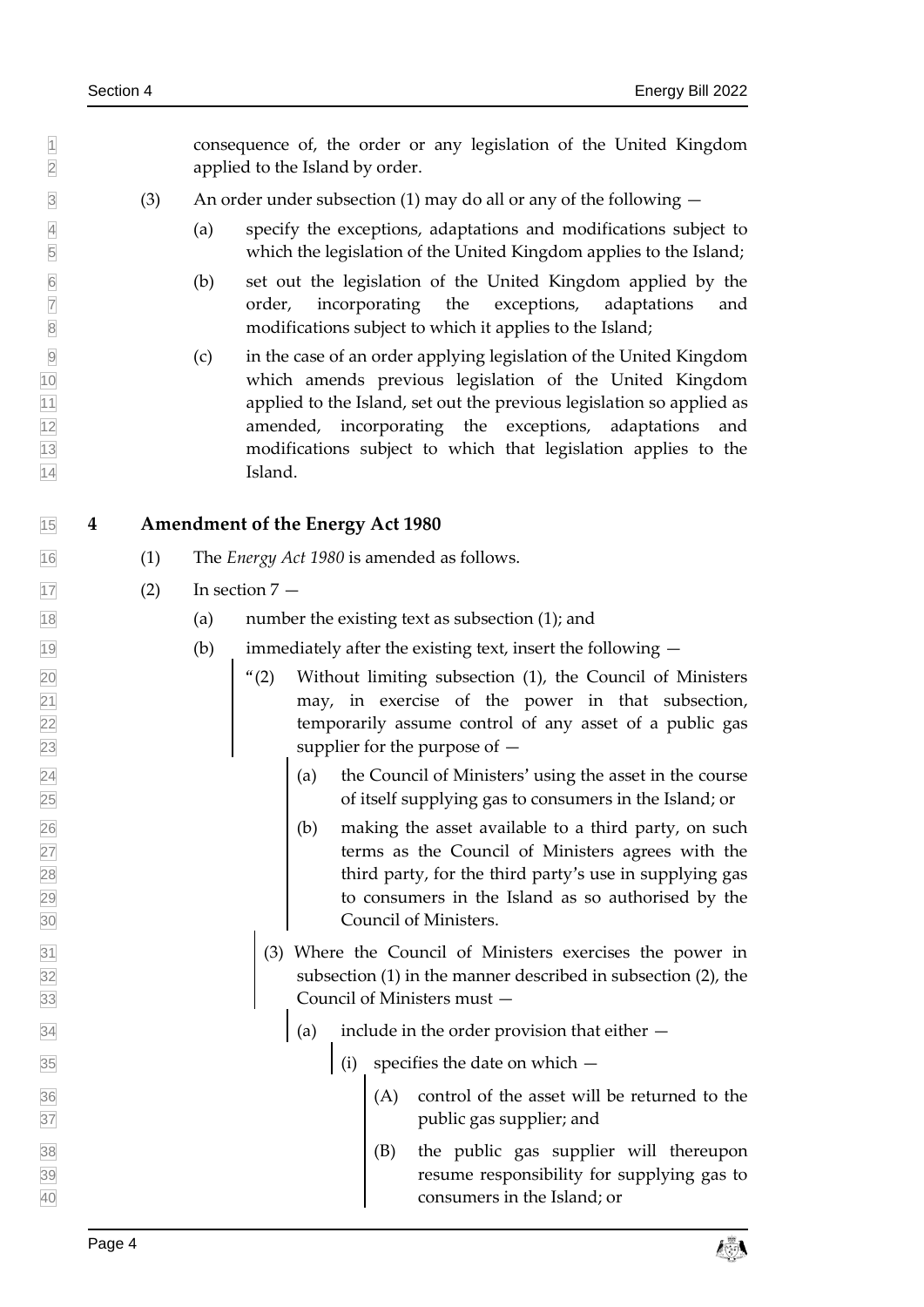|                                                      |   |     | (ii) specifies how the date referred to<br>subparagraph (i) is to be ascertained; and<br>in                                                                                                      |
|------------------------------------------------------|---|-----|--------------------------------------------------------------------------------------------------------------------------------------------------------------------------------------------------|
|                                                      |   |     |                                                                                                                                                                                                  |
| $\overline{3}$<br>$\overline{4}$<br>5<br>$\boxed{6}$ |   |     | (b) pay reasonable compensation to the public gas<br>supplier for the period during which, pursuant to the<br>order, the public gas supplier will have been divested<br>of control of the asset. |
| $\overline{7}$<br>$\overline{8}$                     |   |     | In this section, "public gas supplier" has the meaning<br>(4)<br>given in section 17(1) of the Gas Regulation Act 1995.                                                                          |
| 10                                                   |   |     | An order made under this section cannot come into<br>(5)<br>operation unless it has been approved by Tynwald.".                                                                                  |
| $\frac{11}{12}$                                      |   | (3) | In section 10(1), for "(except an order under section 15(2))" substitute<br>"(except an order under section 7 and an order under section $15(2)$ )".                                             |
| 13                                                   | 5 |     | <b>Amendment of Gas Regulation Act 1995</b>                                                                                                                                                      |
| 14                                                   |   | (1) | The Gas Regulation Act 1995 is amended as follows.                                                                                                                                               |
| $\frac{15}{16}$<br>17                                |   | (2) | In section 16(8), for "(with the exception of an order under section 20)"<br>substitute "(with the exception of regulations under section $6(2)$ and an<br>order under section 20)".             |
|                                                      |   |     |                                                                                                                                                                                                  |